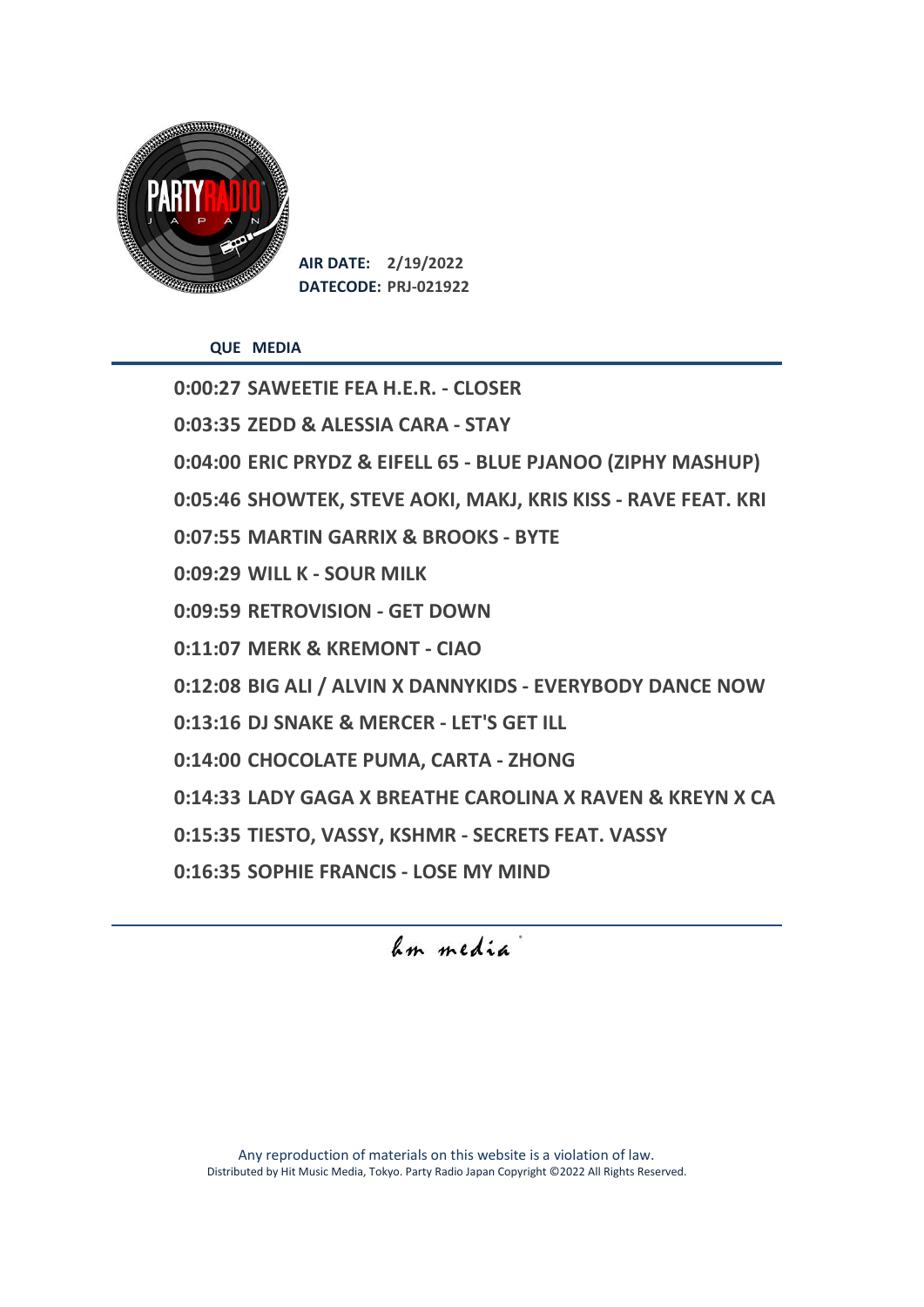

**QUE MEDIA**

**0:17:07 TUJAMO, PBH & JACK - NASTY 0:18:15 JUSTIN MYLO, MIKE WILLIAMS, SARA SANGFELT - FACE UP 0:19:47 JONAS ADEN, MIKE WILLIAMS - I HOPE YOU KNOW 0:21:52 MESTO - LEYLA (KAIZ EXTENDED REMIX) 0:23:24 MATHIEU KOSS, LOST FREQUENCIES - DON'T LEAVE ME N 0:24:40 CALVO VS. AXWELL & INGROSSO - MORE THAN YOU KNO 0:26:13 BACKSTREET BOYS - I WANT IT THAT WAY - SLIM TIM REM 0:28:45 PRJ - TOKYO QUE**:『 〜 楽しみください』**[00:28:45] 0:30:00 PRJ - REJOIN NETWORK - START SEGMENT 2 0:30:12 LA ROUX, JOEL CORRY, RAYE & DAVID GUETTA - BULLETPR 0:32:04 AVICII - THE NIGHTS (MIKE MAGO REMIX) 0:33:50 CALVO - NEED U 0:35:10 MR. BELT & WEZOL, JACK WINS - ONE THING 0:36:42 JONAS BLUE FT. JACK & JACK - RISE - RETROVISION REMIX**

hum media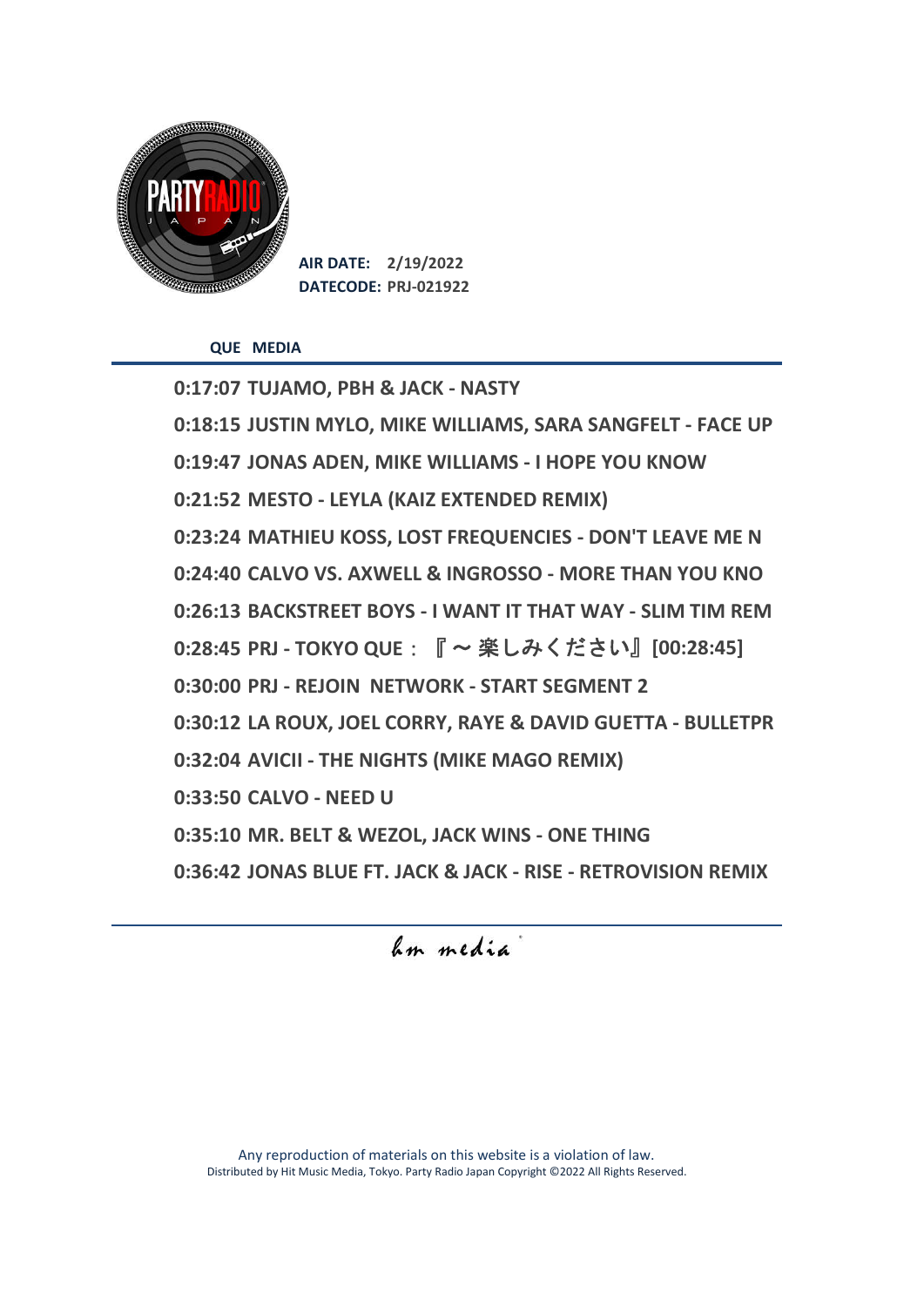

**QUE MEDIA**

**0:38:17 GREGOR SALTO, LUCAS & STEVE, DR. KUCHO! - LOVE IS M 0:39:49 PROMISE LAND, LUCIANA - REBOUND TO THE BEAT 0:41:21 MERK & KREMONT - SUSHI 0:42:38 FEDDE LE GRAND - YOU GOT ME RUNNIN' 0:44:08 UMMET OZCAN - KENSEI (OLLY JAMES BOOTLEG) 0:44:53 GENERAL DEGREE, HENRY FONG, KNOCK2 - WHAT'S THE 0:45:38 K-BILLY - AXEL F 0:46:36 HABSTRAKT, MALAA - RIOT GEAR 0:47:25 STEFF DA CAMPO, DAVE CRUSHER - SEPTEMBER 0:48:42 JONAS ADEN, REBMOE - I DON'T SPEAK FRENCH (ADIEU) 0:49:45 EPHWURD - BUMP 0:50:59 KOOS, MALAA - HELL 0:52:13 JEWELZ & SPARKS - GUCCI MOVES 0:52:46 DUCK SAUCE - BARBRA STREISAND**

## hm media